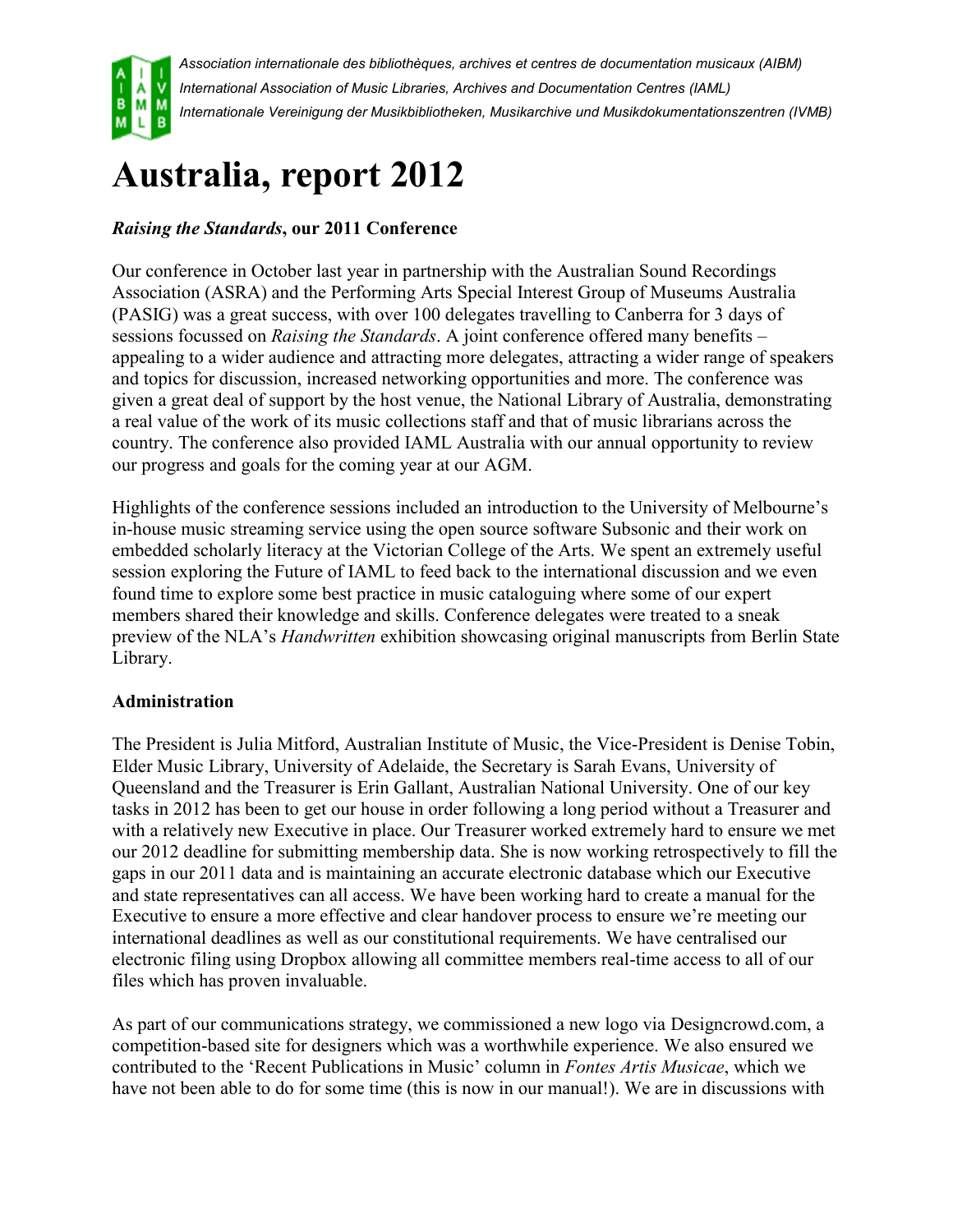

ALIA, the Australian Library and Information Association, to generate a memorandum of understanding allowing us to promote our events and activities to their members. At our last AGM we agreed on a budget for our web development project and we are now in the tender process. We officially ceased publication of our journal *Continuo* in favour of adhoc online publications in a knowledge bank on our newly designed site. We created a Facebook page (www.facebook.com/iamlaustralia) and a Twitter account http://twitter.com/iamlaustralia and although the Facebook page is generating little interest, as with our blog www.iamlaust.org, we feel it is good to maintain a presence. Our Twitter account however is having a little more success with now 67 followers – mostly made up of non-members and with an international scope, and thus we hope raising our profile across the music and library sector.

#### **Value for money in memberships**

Following the cessation of our journal we needed to clarify for our members what value their annual fee represents, as a number of members only subscribed to receive the journal. In reality, the cost of producing the journal was simply not covered by membership income, which was a key factor in its cessation. We felt our focus needed to be on providing value for the individuals and organisations that make valued contributions to IAML and the sector in their day-to-day work. Access to *Fontes Artis Musicae* obviously remains a key benefit to our members as publication in a professional journal is so important, as do opportunities to network. As part of our changes, we've reviewed what else we can do to provide value to our members. To this end, we're hoping to explore a mentoring programme and formal music librarianship training. Inspired by our colleagues in the UK and the course offered at Aberystwyth University, we've begun discussions with an Australian university to offer music librarianship modules as part of their degree programme and in the future possibly their graduate programme.

On a similar note, prior to our last conference, we identified a lack of clarity as to what is included in Institutional Membership as some individuals maintain a personal membership in addition to their organisation's membership, whereas others are solely members through their organisations. We agreed that an organisational member can nominate any number of employees to be included in our communications and receive member benefits. We accepted that this may lead to loss of some personal memberships, however we felt that increasing the value to organisations offered greater benefits. We are delighted to say that many of our members have continued with their personal memberships demonstrating their support for IAML and its work both nationally and internationally.

Other goals for 2012 are to set up a travel bursary to our members to make attendance at our national conference more attainable. If successful, we hope to extend this in the future to support travel to the international conference. We also hope to work more with public libraries to train none music specialists in the development and maintenance of music collections.

#### **Developments in our libraries and collections**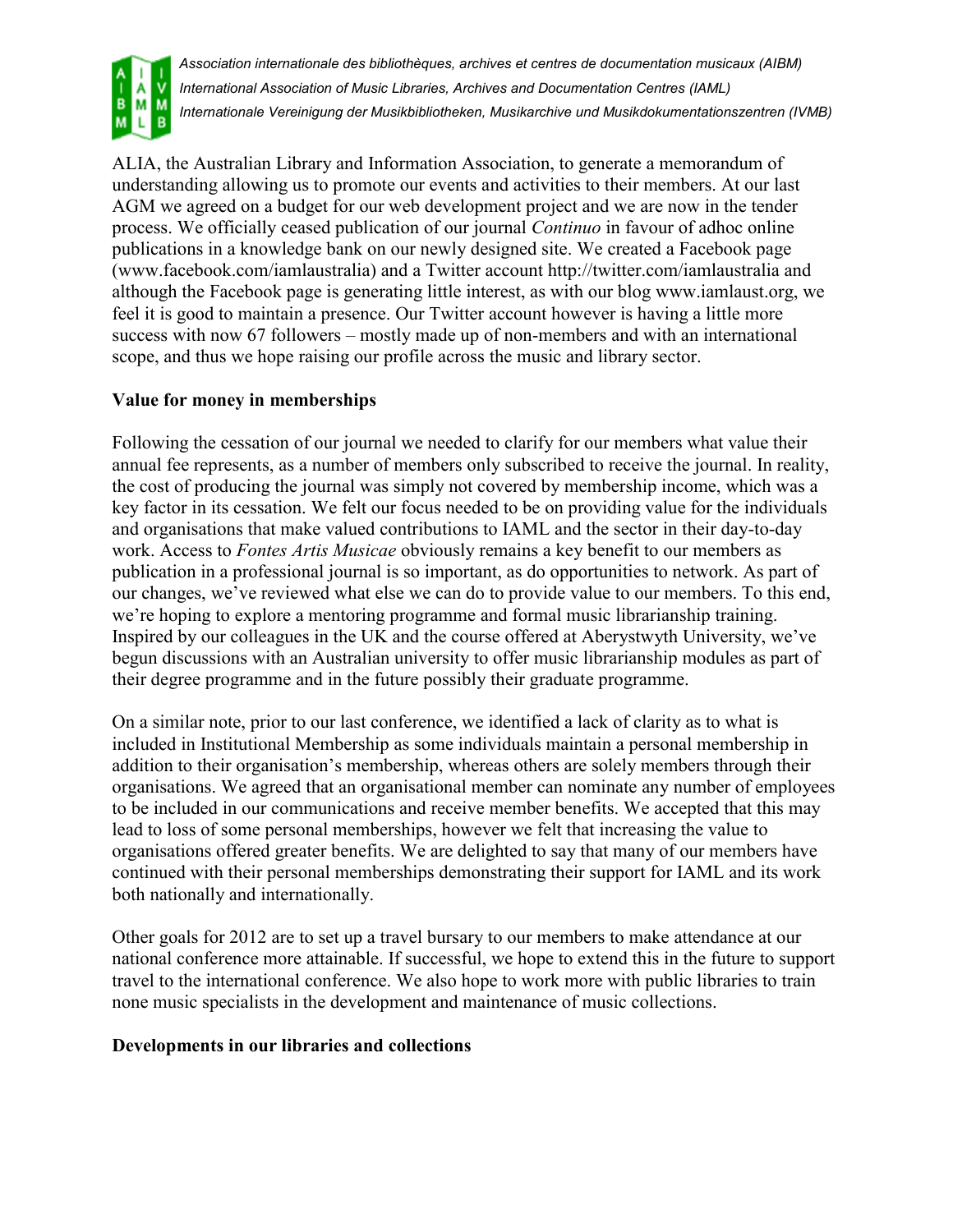

Projects have been a key area of development across our libraries this year. The State Library of Western Australia is developing a Western Australian New Music Archive (WANMA) to be a digital repository of and interface for new music by WA composers from 1970 to date. The Australian Music Centre's digital lending service continues to thrive with 6,800 scores available and an average of 790 visits per day at www.australianmusiccentre.com.au. The Conservatorium of Music at Sydney University has partnered with Alexander Street Press to offer access to the Australian Composers Online collection via Classical Scores Library. The State Library of New South Wales have catalogued (1,080 items) and digitised (305 items) 19th=century Australian sheet music housed in the Mitchell Library Music File. The NLA have digitized the complete *La Traviata* vocal score used during the 1965 Sutherland Williamson Grand Opera Season http://nla.gov.au/nla.cat-vn3418731. As mentioned previously, the University of Melbourne has been piloting a streaming project using open source software Subsconic.

Other projects have included Monash University's Rare Books Exhibition: *Stardust Melodies: Popular Sheet Music* to showcase treasures from their 10,000 strong collection (http://www.lib.monash.edu.au/exhibitions/stardust); University of Melbourne's Louise Hanson-Dyer Music library expansion into the Baillieu Library and preparation for self-checkout plus introduction of a cadet librarian role; live performances in City of Sydney Public Libraries; movement of collections at Griffith University Queensland Conservatorium Library following the 2011 floods plus refurbishment; and implementation of ILMS at the ABC libraries consolidating book, journal and sound recording collections on a single system and use of Netia to deliver audio tracks to radio clients.

Recent acquisitions in Australian libraries include:

- Thai popular music 78s from late 1940s to late 1950s Monash University
- Personal papers of Jazz musician and composer Paul Grabowsky and composer Felix Werdell – NLA

Recent cataloguing projects include:

- 1,000 items collected by Everett Helm comprising rare manuscripts, early editions, and pedagogical works from the 18th to 20th centuries – NLA
- Eugine Goosens and Musica Ausatralis collections containing rare publications and research materials.
- University of Queensland, Architecture and Music Library completion of the work on their LP collection

## **Our next conference**

We are now working hard to plan our next conference on 27-28 September 2012 at the Barr Smith Library in Adelaide. We will again join forces with PASIG and look forward to fruitful networking and cross programming opportunities. We're investigating webinar technologies to